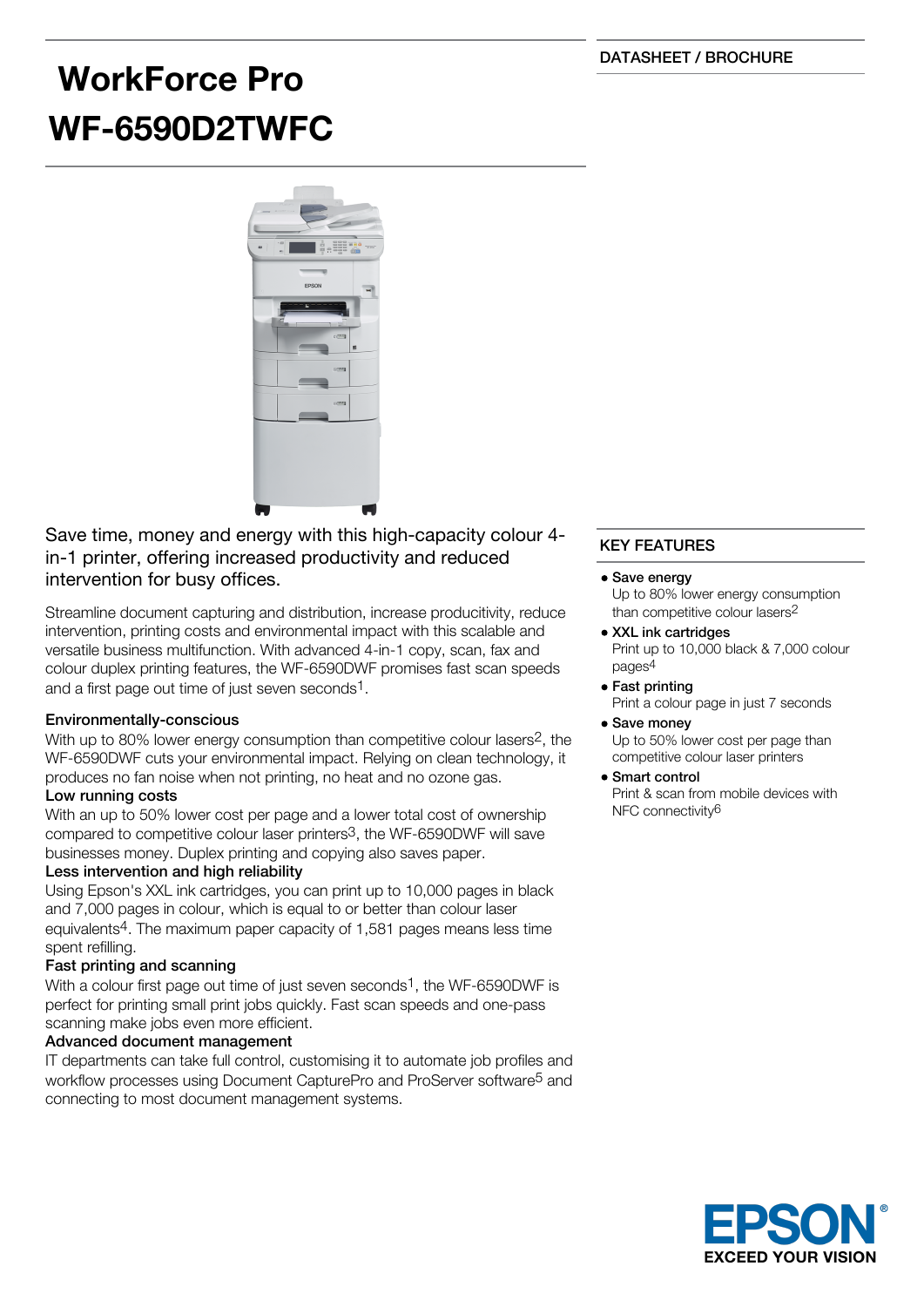# PRODUCT SPECIFICATIONS

| <b>GENERAL</b>                                            |                                                                                              |
|-----------------------------------------------------------|----------------------------------------------------------------------------------------------|
| <b>Energy Use</b>                                         | 17 W (Ready), 0.4 W (Power off), 39 W (standalone copying, ISO/IEC 24712 pattern), 2.4 W     |
|                                                           | (sleep mode), TEC 0.6 kWh/week                                                               |
| <b>Product dimensions</b>                                 | 516 x 522 x 1,175 mm (Width x Depth x Height)                                                |
| <b>Compatible Operating</b>                               | Linux, Mac OS 10.6+, Mac OS 10.7.x, Mac OS 10.8.x, Microsoft Windows XP (Home Edition /      |
| Systems                                                   | Prof / Prof X64 / Vista), Windows Server 2003 (32/64bit), Windows Server 2008 (32/64bit),    |
|                                                           | Windows Server 2008 R2, Windows Server 2012 (64bit)                                          |
| <b>TECHNOLOGY</b>                                         |                                                                                              |
| <b>Printing Method</b>                                    | PrecisionCore™ Print Head                                                                    |
| Minimum Droplet Size                                      | 3.7 pl, With Variable-Sized Droplet Technology                                               |
| Ink Technology                                            | DURABrite™ Pro                                                                               |
| <b>PRINT</b>                                              |                                                                                              |
| First Page Out                                            | Monochrome 7 Seconds, Colour 7 Seconds                                                       |
|                                                           | Printing Speed ISO/IEC 24734 24 pages/min Monochrome, 24 pages/min Colour                    |
| <b>Duplex Printing Speed</b>                              | 16 A4 pages/min Monochrome, 16 A4 pages/min Colour                                           |
| <b>ISO/IEC 24734</b>                                      |                                                                                              |
| <b>Maximum Printing Speed</b>                             | 34 pages/min Colour (plain paper), 34 pages/min Monochrome (plain paper)                     |
| <b>Printing Resolution</b>                                | 4,800 x 1,200 dpi                                                                            |
| Max Duty cycle                                            | 65,000 pages per month                                                                       |
| Colours                                                   | Black, Cyan, Yellow, Magenta                                                                 |
|                                                           | For detailed information on printing speeds please visit http://www.epson.eu/testing.        |
|                                                           |                                                                                              |
| <b>SCAN</b>                                               |                                                                                              |
| <b>Scanning Resolution</b>                                | 1,200 dpi x 2,400 dpi (Horizontal x Vertical)                                                |
| <b>Optical Resolution (ADF)</b>                           | 1,200 dpi x 2,400 dpi (Horizontal x Vertical)                                                |
| Output formats                                            | JPEG, TIFF, PDF                                                                              |
| Scanner type                                              | Contact image sensor (CIS)                                                                   |
| <b>FAX</b>                                                |                                                                                              |
| Type of fax                                               | Walk-up black and white and colour fax capability                                            |
| Fax speed dials (max)                                     | 200 names and numbers                                                                        |
| Page memory                                               | Up to 550 pages/ 6MB (ITU-T No. 1 chart)                                                     |
| <b>Fax Functions</b>                                      | PC Fax, Fax to E-mail, Memory Reception, Auto Redial, Speed Dial                             |
| <b>CONNECTIVITY</b>                                       |                                                                                              |
| Interfaces                                                | Hi-Speed USB - compatible with USB 2.0 specification, Ethernet Interface (1000 Base-T/ 100-  |
|                                                           | Base TX/ 10-Base-T), USB host, Wireless LAN IEEE 802.11b/g/n, Wi-Fi Direct, Gigabit ethernet |
|                                                           | interface, Ethernet interface (100 Base-TX / 10 Base-T), Near Field Communication (NFC)      |
| <b>WLAN Security</b>                                      | WEP 64 Bit, WEP 128 Bit, WPA PSK (AES), WPA2 Enterprise                                      |
| <b>PAPER / MEDIA HANDLING</b>                             |                                                                                              |
| <b>Paper Formats</b>                                      | A4, A5, A6, B5, C4 (Envelope), C6 (Envelope), No. 10 (Envelope), Letter, 10 x 15 cm, 13 x 18 |
|                                                           | cm, 20 x 25 cm, 16:9, Legal                                                                  |
| Automatic Document Feeder 50 pages                        |                                                                                              |
| <b>Duplex</b>                                             | Yes                                                                                          |
|                                                           |                                                                                              |
| <b>Output Tray Capacity</b><br><b>Paper Tray Capacity</b> | 250 Sheets                                                                                   |
| Number of paper trays                                     | 1,581 Sheets Standard, 1,581 Sheets maximum<br>3                                             |
|                                                           |                                                                                              |
| <b>ADDITIONAL FEATURES</b>                                |                                                                                              |
| <b>LCD</b> screen                                         | Type: Colour, Touchscreen, Diagonal: 10.9 cm                                                 |
| <b>OTHER FEATURES</b>                                     |                                                                                              |
| <b>Emulations</b>                                         | PCL6, PCL5c, PCL5e, ESC/P-R, PostScript 3, PDF 1.7                                           |
|                                                           |                                                                                              |

#### **WorkForce Pro WF-6590D2TWFC**

#### WHAT'S IN THE BOX

- Quick Setup Guide
- · Individual Ink Cartridges
- Main unit
- Warranty Documents
- User manual (CD)
- Power cable
- Paper tray